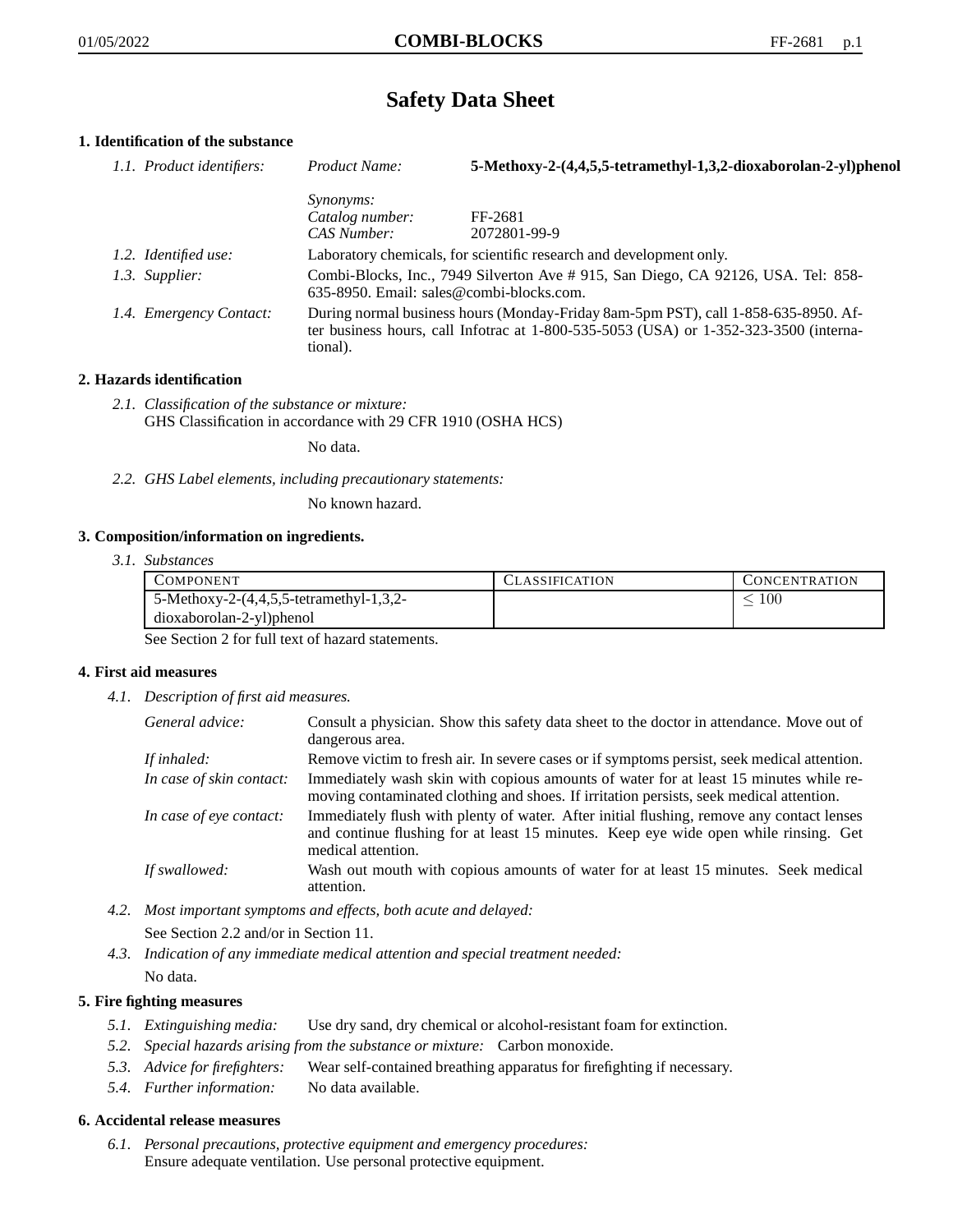- *6.2. Environmental precautions:* Should not be released into the environment. See Section 12 for additional ecological information.
- *6.3. Methods and materials for containment and cleaning up:* Sweep up or vacuum up spillage and collect in suitable container for disposal.
- *6.4. Reference to other sections:* Refer to protective measures listed in Sections 8 and 13.

## **7. Handling and storage**

- *7.1. Precautions for safe handling:* Avoid contact with skin and eyes. Avoid inhalation of vapour or mist. Keep away from sources of ignition - No smoking. Take measures to prevent the build up of electrostatic charge. For precautions see section 2.2.
- *7.2. Conditions for safe storage, including any incompatibilities:* Keep container tightly closed in a dry and well-ventilated place. Containers which are opened must be carefully resealed and kept upright to prevent leakage.
- *7.3. Specific end use(s):* Laboratory chemicals, for scientific research and development only.

## **8. Exposure Controls / Personal protection**

- *8.1. Control parameters:*
- *Components with workplace control parameters:* Contains no substances with occupational exposure limit values. *8.2. Exposure controls:*

*Appropriate engineering controls:* Ensure that eyewash stations and safety showers are close to the workstation location. Ensure adequate ventilation, especially in confined areas.

*Personal protective equipment:*

| Eye/face protection:    | Wear appropriate protective eyeglasses or chemical safety goggles as described by OSHA's<br>eye and face protection regulations in 29 CFR 1910.133 or European Standard EN166.                                                                                                                                         |
|-------------------------|------------------------------------------------------------------------------------------------------------------------------------------------------------------------------------------------------------------------------------------------------------------------------------------------------------------------|
| Skin protection:        | Handle with gloves. Gloves must be inspected prior to use. Use proper glove removal<br>technique (without touching glove's outer surface) to avoid skin contact with this product.<br>Dispose of contaminated gloves after use in accordance with applicable laws and good<br>laboratory practices. Wash and dry hands |
| <b>Body Protection:</b> | Complete suit protecting against chemicals, Flame retardant antistatic protective clothing.,<br>The type of protective equipment must be selected according to the concentration and<br>amount of the dangerous substance at the specific workplace.                                                                   |
| Respiratory protection: |                                                                                                                                                                                                                                                                                                                        |

Control of environmental exposure: Prevent further leakage or spillage if safe to do so. Do not let product enter drains.

## **9. Physical and chemical properties**

*9.1. Information on basic physical and chemical properties*

| (a)                          | Appearance:                                   | No data  |
|------------------------------|-----------------------------------------------|----------|
| (b)                          | Odour:                                        | No data  |
| (c)                          | Odour Threshold:                              | No data  |
| (d)                          | pH:                                           | No data  |
| (e)                          | Melting point/freezing point:                 | No date. |
| (f)                          | Initial boiling point and boiling range:      | No data  |
| (g)                          | Flash point:                                  | No data  |
| (h)                          | Evaporatoin rate:                             | No data  |
| (i)                          | Flammability (solid, gas):                    | No data  |
| (j)                          | Upper/lower flammability or explosive limits: | No data  |
| $\left( k\right)$            | Vapour pressure:                              | No data  |
| $\left( \frac{1}{2} \right)$ | Vapour density:                               | No data  |
| (m)                          | Relative density:                             | No data  |
| (n)                          | Water solubility:                             | No data  |
| $\circ$                      | Partition coefficient: n-octanol/water:       | No data  |
| (p)                          | Auto-ignition:                                | No data  |
| (q)                          | Decomposition temperature:                    | No data  |
| (r)                          | Viscosity:                                    | No data  |
| (s)                          | Explosive properties:                         | No data  |
| (t)                          | Oxidizing properties:                         | No data  |